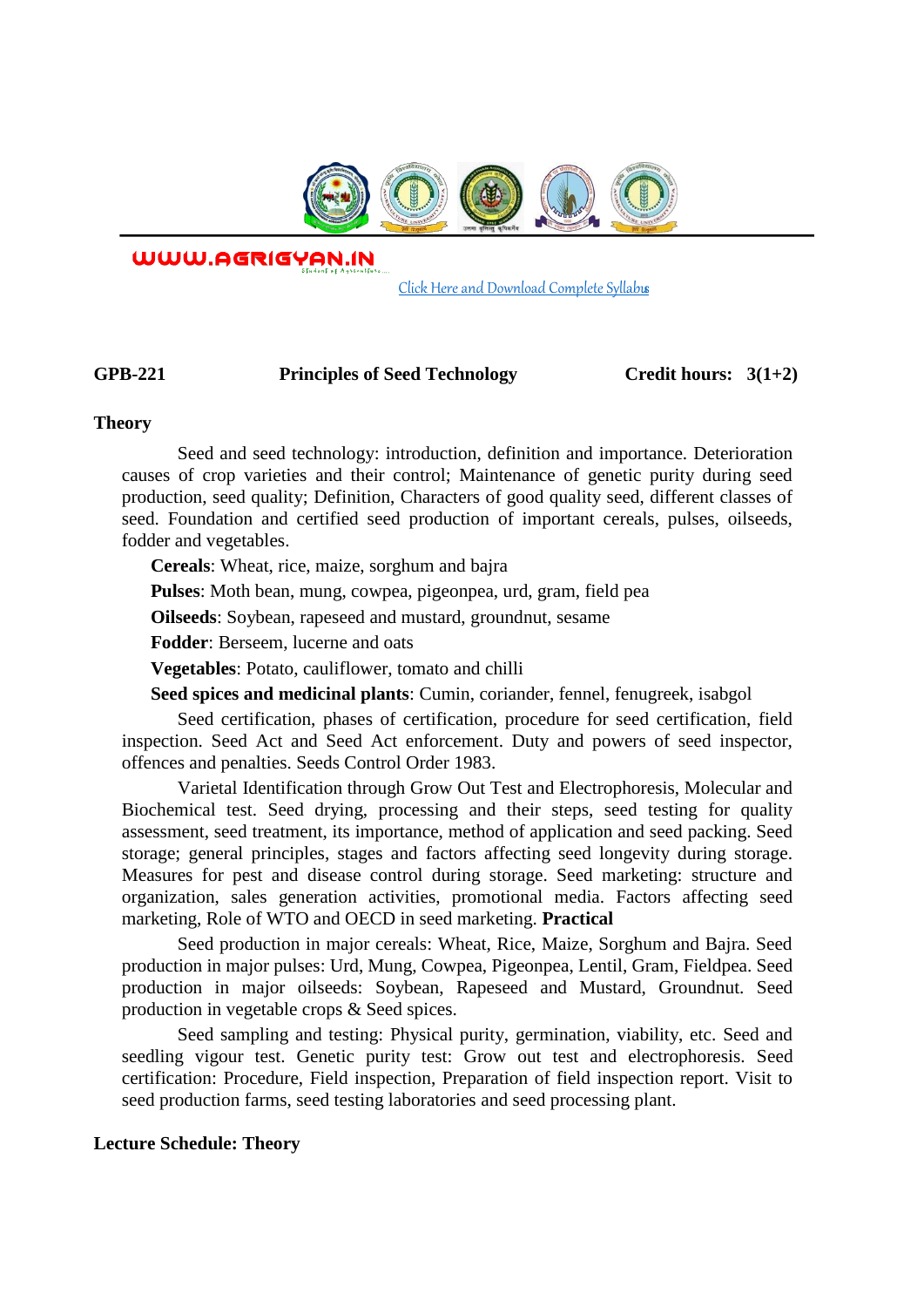| S.N.           | <b>Topic</b>                                                                 | No. of       |
|----------------|------------------------------------------------------------------------------|--------------|
|                |                                                                              | lectures     |
| $\mathbf{1}$   | Seed and seed technology: introduction, definition and importance            | $\mathbf{1}$ |
| $\overline{2}$ | Deterioration causes of crop varieties and their control; Maintenance of     | $\mathbf{1}$ |
|                | genetic purity during seed production                                        |              |
| 3              | Seed quality; Definition, Characters of good quality seed, different classes | $\mathbf{1}$ |
|                | of seed                                                                      |              |
| $\overline{4}$ | Foundation and certified seed production of important cereals & fodder       | $\mathbf{1}$ |
| 5              | Foundation and certified seed production of important pulses                 | $\mathbf{1}$ |
| 6              | Foundation and certified seed production of important oilseeds               | $\mathbf{1}$ |
| $\tau$         | Foundation and certified seed production of important vegetables             | $\mathbf{1}$ |
| 8              | Foundation and certified seed production of important seed spices            | $\mathbf{1}$ |
| 9              | Seed certification, phases of certification, procedure for seed              | $\mathbf{1}$ |
|                | certification, field inspection                                              |              |
| 10             | Seed Act and Seed Act enforcement. Duty and powers of seed inspector,        | $\mathbf{1}$ |
|                | offences and penalties. Seeds Control Order 1983                             |              |
| 11             | Varietal Identification through Grow Out Test and Electrophoresis,           | $\mathbf{1}$ |
|                | Molecular and Biochemical test                                               |              |
| 12             | Detection of genetically modified crops, Transgene contamination in non-     | $\mathbf{1}$ |
|                | GM crops                                                                     |              |
| 13             | GM crops and organic seed production                                         | $\mathbf{1}$ |
| 14             | Seed drying, processing and their steps, seed testing for quality            | $\mathbf{1}$ |
|                | assessment, seed treatment, its importance, method of application and        |              |
|                | seed packing                                                                 |              |
| 15             | Seed storage; general principles, stages and factors affecting seed          | $\mathbf{1}$ |
|                | longevity during storage. Measures for pest and disease control during       |              |
|                | storage                                                                      |              |
| 16             | Seed marketing: structure and organization, sales generation activities,     | $\mathbf{1}$ |
|                | promotional media. Factors affecting seed marketing, Role of WTO and         |              |
|                | OECD in seed marketing                                                       |              |

# **Lecture Schedule: Practical**

| S.N. | <b>Topic</b>                                                     | No. of<br>lectures |
|------|------------------------------------------------------------------|--------------------|
|      | Seed production in wheat including seed standards                |                    |
| 2    | Seed production in rice including seed standards                 |                    |
| 3    | Seed production in Maize including seed standards                |                    |
| 4    | Seed production in Sorghum including seed standards              |                    |
| 5    | Seed production in Bajra including seed standards                |                    |
| 6    | Seed production in Urd, Mung and Cowpea including seed standards |                    |
| 7    | Seed production in Pigeonpea including seed standards            |                    |
| 8    | Seed production in Lentil including seed standards               |                    |
| 9    | Seed production in Gram including seed standards                 |                    |